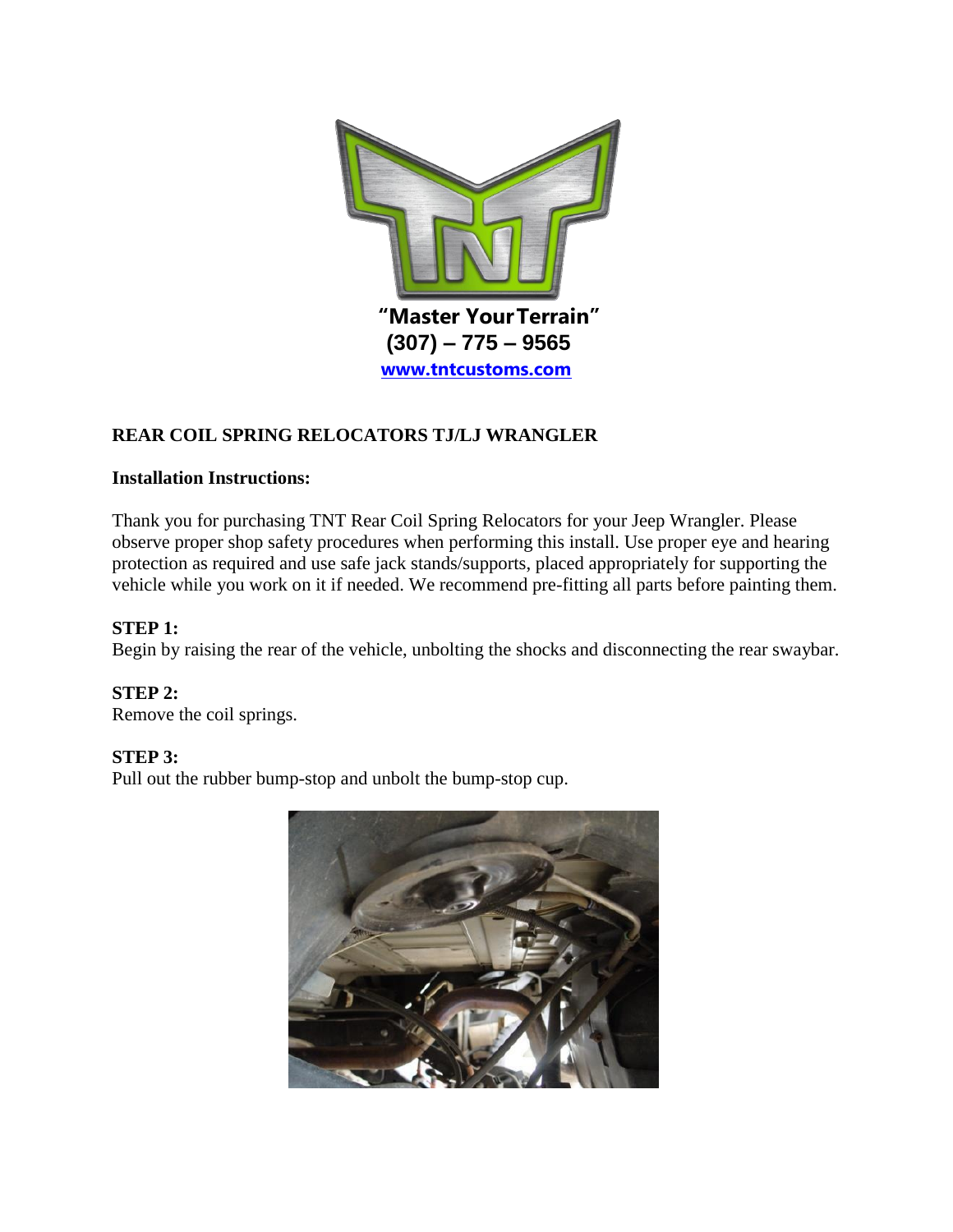#### **STEP 4:**

Bolt the new coil mount in place, tab facing inside, using the provided 10mm X 1-1/2" bolt.



#### **STEP 5:**

Place one of the included straps over the frame rail and run two 3/8" x 5-1/2" bolts and washers through the strap and through the coil mount. Install 3/8" nuts and washers.



## **STEP 6:**

Using the provided 3/8" X 1-1/4"" bolts, nuts and washers, install the provided coil mount plate, bump-stop cup and bump-stop. For a factory wheelbase setup, use the furthest forward hole. If wheelbase has been adjusted rearward, we provide you with two additional mounting holes to choose from depending on your application.